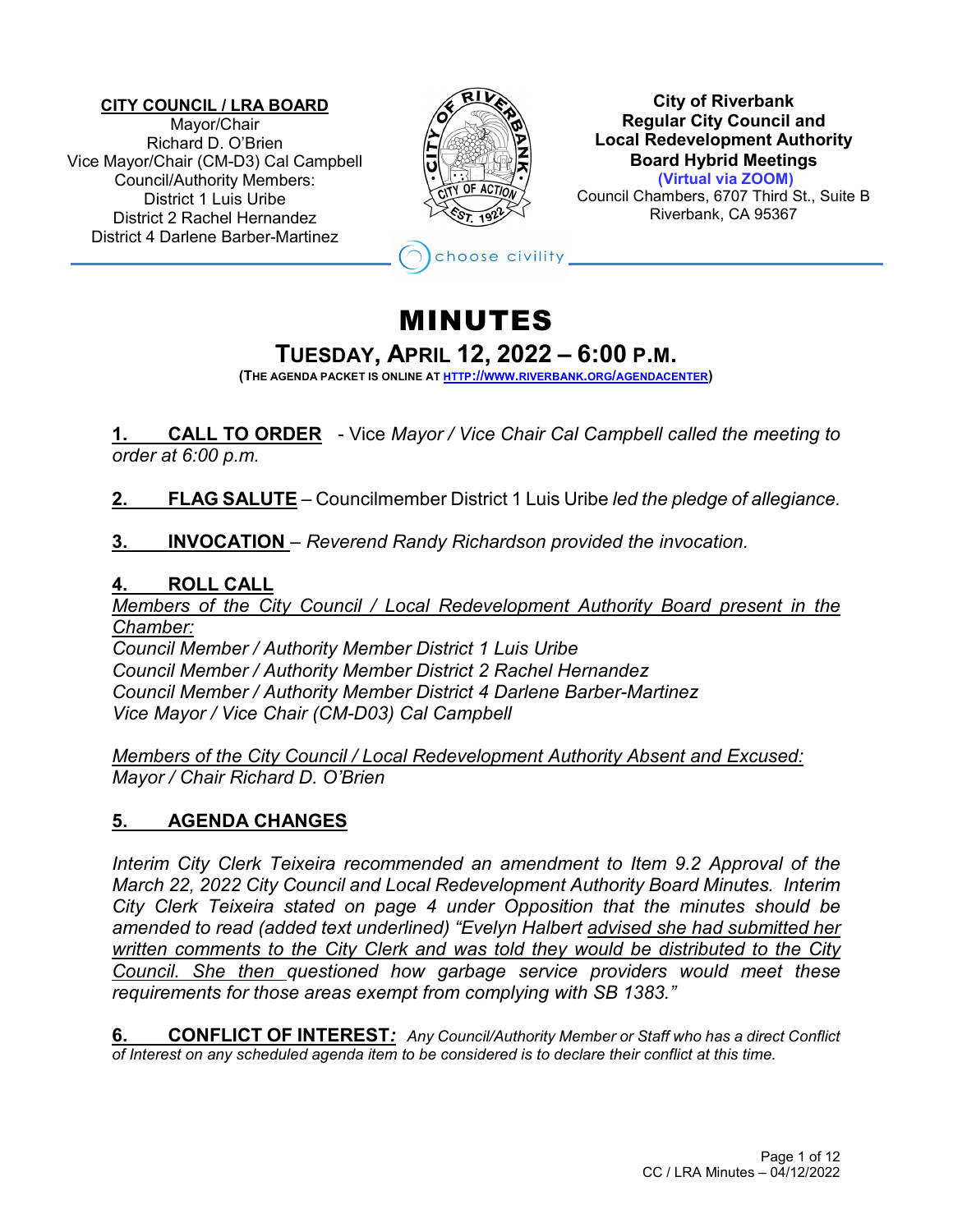*Interim City Manager Garcia declared a conflict of interest with Agenda Item 11.2., the consideration of appointment of the City Manager and approval of the related employment agreement.*

### **7. PUBLIC COMMENTS (No action can be taken)**

*At this time, members of the public may comment on any item not appearing on the agenda, and within the subject matter jurisdiction of the City Council/LRA Board. Individual comments will be limited to a maximum of 3 minutes (or as stated by the presiding Officer) and time cannot be yielded to another person. Under State Law, matters presented during the public comment period cannot be discussed or acted upon.* 

*Vice Mayor Campbell opened Public Comment at 6:03 p.m.*

*Fred Walton spoke in opposition of the River Walk Project citing concerns related to density, topography, and flooding.*

*There being no further public comments, Vice Mayor Campbell closed the Public Comment period at 6:04 p.m.*

#### **8. PRESENTATIONS (Informational only)**

**Item 8.1 Proclamation – Golden Valley Health Centers' 50th Year Anniversary –** Vice Mayor Cal Campbell to present Golden Valley Health Center with a Proclamation Honoring their 50<sup>th</sup> Anniversary.

> *Vice Mayor Campbell presented a Proclamation in celebration of Golden Valley Health Centers' 50th Year Anniversary to Yamilet Valladolid, Director of Government & Community Affairs and Amy Carroll, Chief of Communications for Golden Valley Health Centers.*

> *Ms. Carroll thanked Vice Mayor Campbell stating they are very proud of the Center's longevity in serving residents of Stanislaus, Merced and San Joaquin counties. It is only through partnerships like that shared with Riverbank and its elected officials that they are able to continue to provide their many services to those in need. She concluded her remarks thanking the City of Riverbank for their partnership, continued support and for this Proclamation.*

#### **9. CONSENT CALENDAR**

*All items listed on the Consent Calendar are to be acted upon by a single action of the City Council/LRA Board unless requested by an individual Council/Authority Member or member of the public for special consideration. Otherwise, the recommendation of staff will be accepted and acted upon by motion of the City Council/LRA Board.* 

- **Item 9.1** Waive Readings. All Readings of ordinances and resolutions, except by title, are waived.
- **Item 9.2** Approval of the March 22, 2022 City Council and Local Redevelopment Authority Board Minutes.
- **Item 9.3** Second Reading by Title Only and Adoption of Ordinance 2022-001 Adding New Chapter 54: Mandatory Organic Waste Disposal Reduction Ordinance to Title V: Public Works of the Riverbank Municipal Code of Ordinances.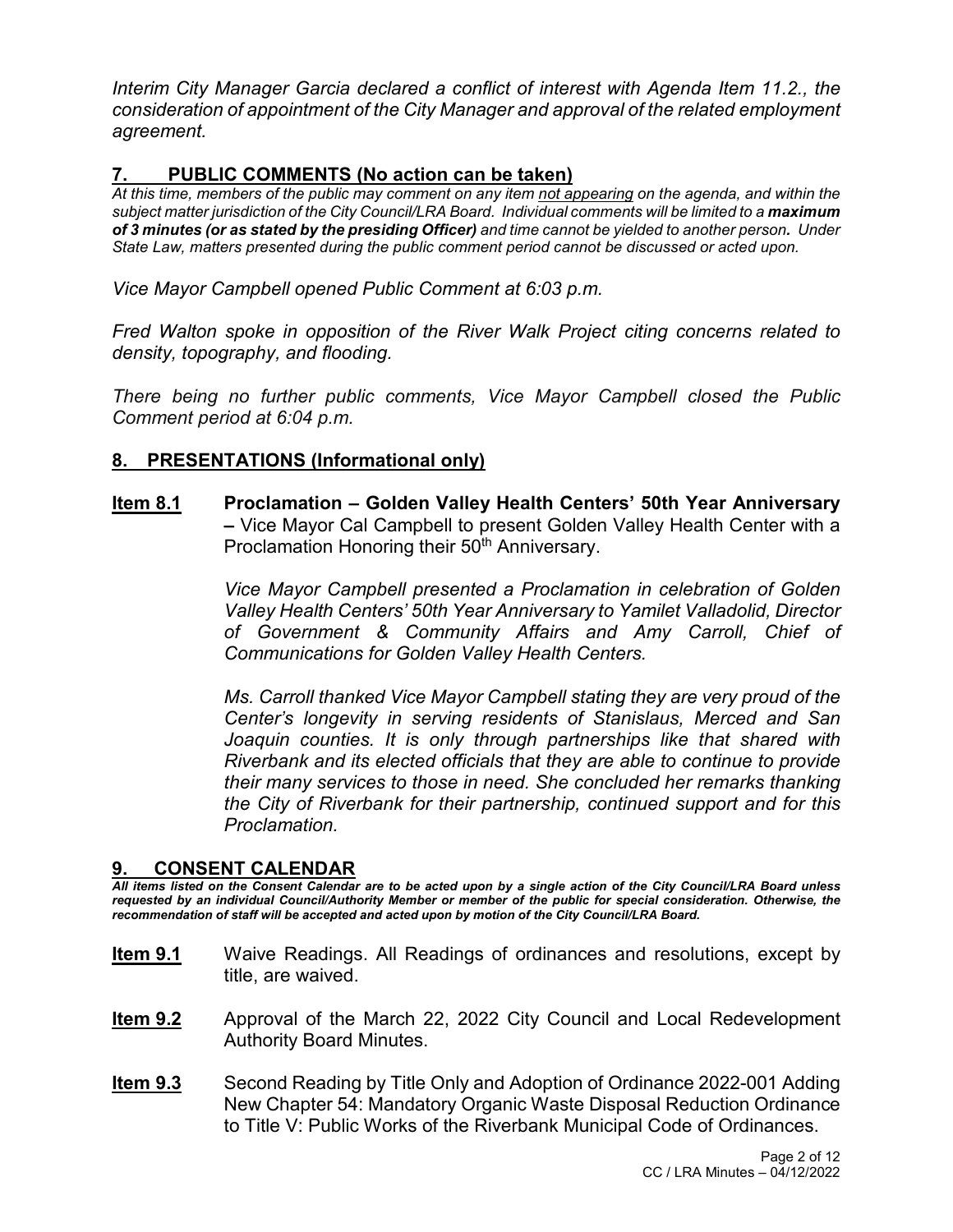- **Item 9.4 Resolution (2022-030)** to Approve and Adopt the Revised 2022 City of Riverbank Measure L Expenditure Plan Project List.
- **Item 9.5 Resolution (2022-031)** Authorizing the Purchase of the Jackson Avenue Property (APN 075-005-025) and 2531 Stanislaus Street (APN 075-005- 013) for \$550,000 and Allocating Funds from the American Rescue Plan Act Fund 136 for said Purchase.

*Councilmember Uribe stated he would like to pull Item 9.4, the Revised 2022 City of Riverbank Measure L Expenditure Plan Project List for further discussion.*

*Councilmember Barber-Martinez stated she would like to pull Item 9.3 the Second Reading by Title Only and Adoption of Ordinance 2022-001 Adding New Chapter 54: Mandatory Organic Waste Disposal Reduction Ordinance to Title V: Public Works of the Riverbank Municipal Code of Ordinances for further discussion.*

*Councilmember Barber-Martinez asked whether the City had received any questions from the public regarding the adoption of proposed Ordinance 2022-001. Interim City Manager Garcia responded not today; however, comments were received at the public hearing and staff did reach out to the resident who provided those questions.*

*Councilmember Uribe stated he would like to draw attention to the amended project list to the Measure L Expenditure Plan as it relates to the roundabout at Squire Wells Way where Cottage Crest Drive and Heartland Drive intersect. He advised staff is proposing g rapidly flashing beacons for that area along with signage to address recent incidents at this particular location. He stated his opinion that the City needs to go further to make the area safer for pedestrians and motorists suggesting that the statute be removed and a 4 way stop sign configuration be installed at that location.*

*The City Council and staff discussed the roundabout in further detail and the need for making the area safer. Interim City Manager Garcia explained the proposal within the Measure L Expenditure Plan does include additional signage, most of which will be lighted similar to what has been installed at another roundabout location in the city.*

*ACTION: By motion moved and seconded (Uribe/Barber-Martinez/ passed 4/0) to approve Consent Calendar Items 9.1, 9.3 through 9.5., as presented and Item 9.2 as amended. Motion carried by unanimous City Council and LRA Board roll call vote: AYES: Barber-Martinez, Hernandez*, *Uribe, and Vice Mayor Campbell NAYS: None / ABSENT: Mayor / Chair O'Brien / ABSTAINED: None* 

#### **10. PUBLIC HEARINGS**

**Item 10.1 Adopt Resolutions accepting and closing the Proposition 218 Public Notification and Protest process and approving the proposed rate increase for solid waste disposal services and authorizing the City Manager to execute an Agreement for the collection of solid waste in the City of Riverbank -** It is recommended that the City Council –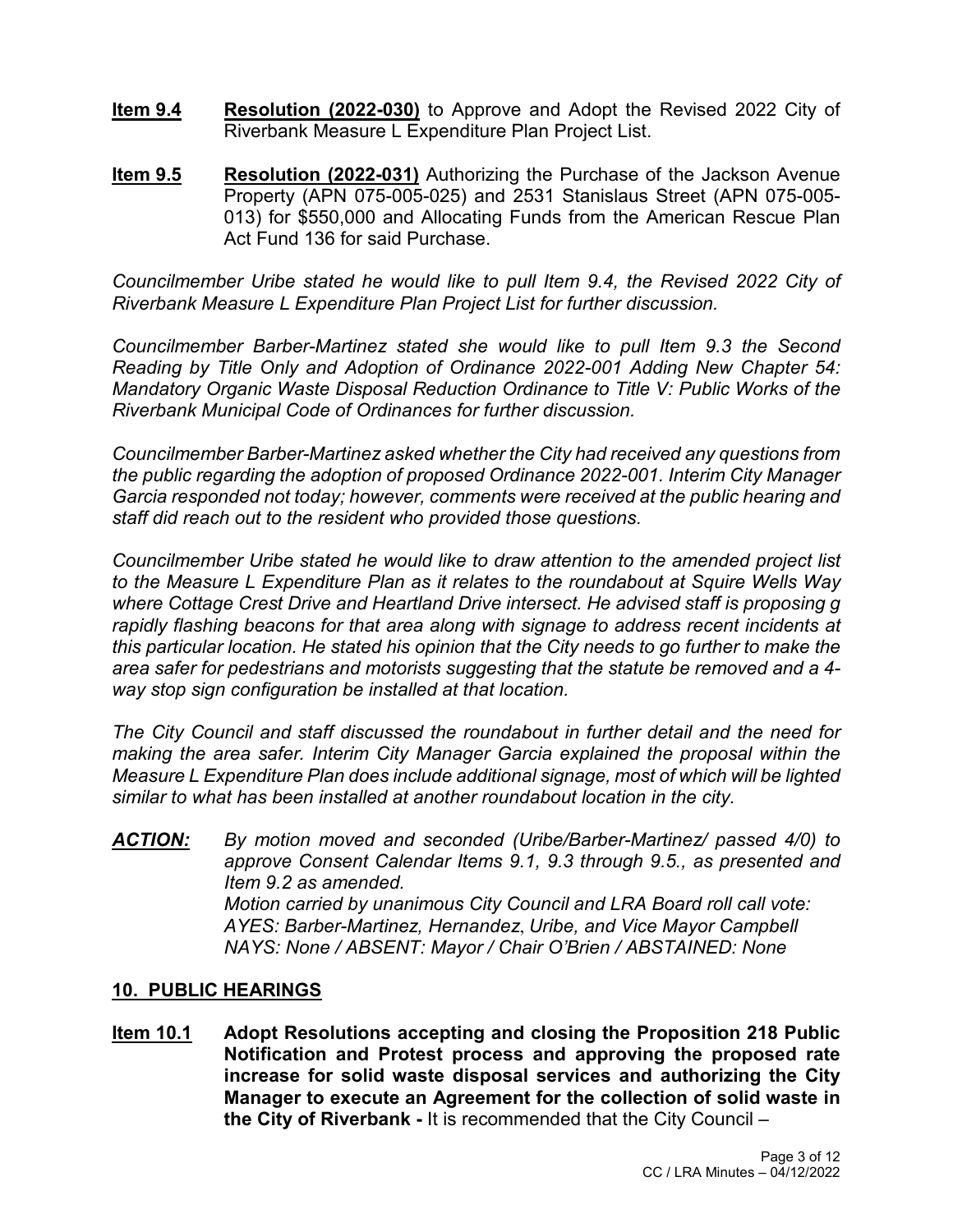- 1) Open the Proposition 218 Public Hearing and Receive Written Protests to the Proposed Rate Increase for Solid Waste Disposal Services, and
- 2) Adopt a Resolution Accepting and Closing the Proposition 218 Public Notification and Protest Process as it Relates to the Proposed Rate Increase for Solid Waste Disposal Services, and
- 3) Consider Adopting a Resolution Approving the Proposed Solid Waste Rates (this item is contingent upon the Results of the Protest Process), and
- 4) Authorize Mayor Richard D. O'Brien to Execute a Franchise Agreement with Gilton Solid Waste for Solid Waste Disposal Services.

*The Public Hearing Notice was published twice in the Riverbank News, once on February 23, 2022 and again on March 2, 2022. The Public Hearing Notice is also posted on the City of Riverbank's website [http://riverbank.,org](http://riverbank.,org/) and notices were mailed via USPS to all rate holders.*

*Vice Mayor Campbell introduced Aurora Dewhirst, tonight's public hearing interpreter.* 

*The time being 6:20 p.m., Vice Mayor / Vice Chair Campbell opened the public hearing requesting staff's report.*

*Interim City Manager Garcia with interpretation provided by Aurora Dewhirst provided a staff report and PowerPoint Presentation on the solid waste disposal rate increases and proposed agreement with Gilton Solid Waste Management. She provided a brief history on State Mandate SB 1383, reviewed the new rates, and briefly discussed the agreement for the collection of solid waste in the city of Riverbank with Gilton Solid Waste, which previously had been adopted with rate increases pending closure of the Prop 218 hearing.*

*Vice Mayor Campbell then opened the Public Hearing at 6:30 p.m. for Public Comment.*

*Vice Mayor Campbell advised as there was no public comment, he asked staff to provide the final protest count of affected property owners.* 

*Interim City Clerk Teixeira responded that 7,773 ballots were mailed to property owners. For there to be a majority vote, 3,888 protest ballots were necessary. The City Clerk's office received 98 protests.*

*There being no public comment, Vice Mayor Campbell closed the Public Hearing at 6:34 p.m.*

*During the motion and second a public comment came in via ZOOM.*

#### *Public Comment*

*Evelyn Halbert stated she is protesting the rate increase and she has not received any responses or comments back from her previously submitted questions. She stated there are too many exemptions and waivers making the rate increase unfair. She stated her other question is related to the direction to be provided to the Mayor to execute the*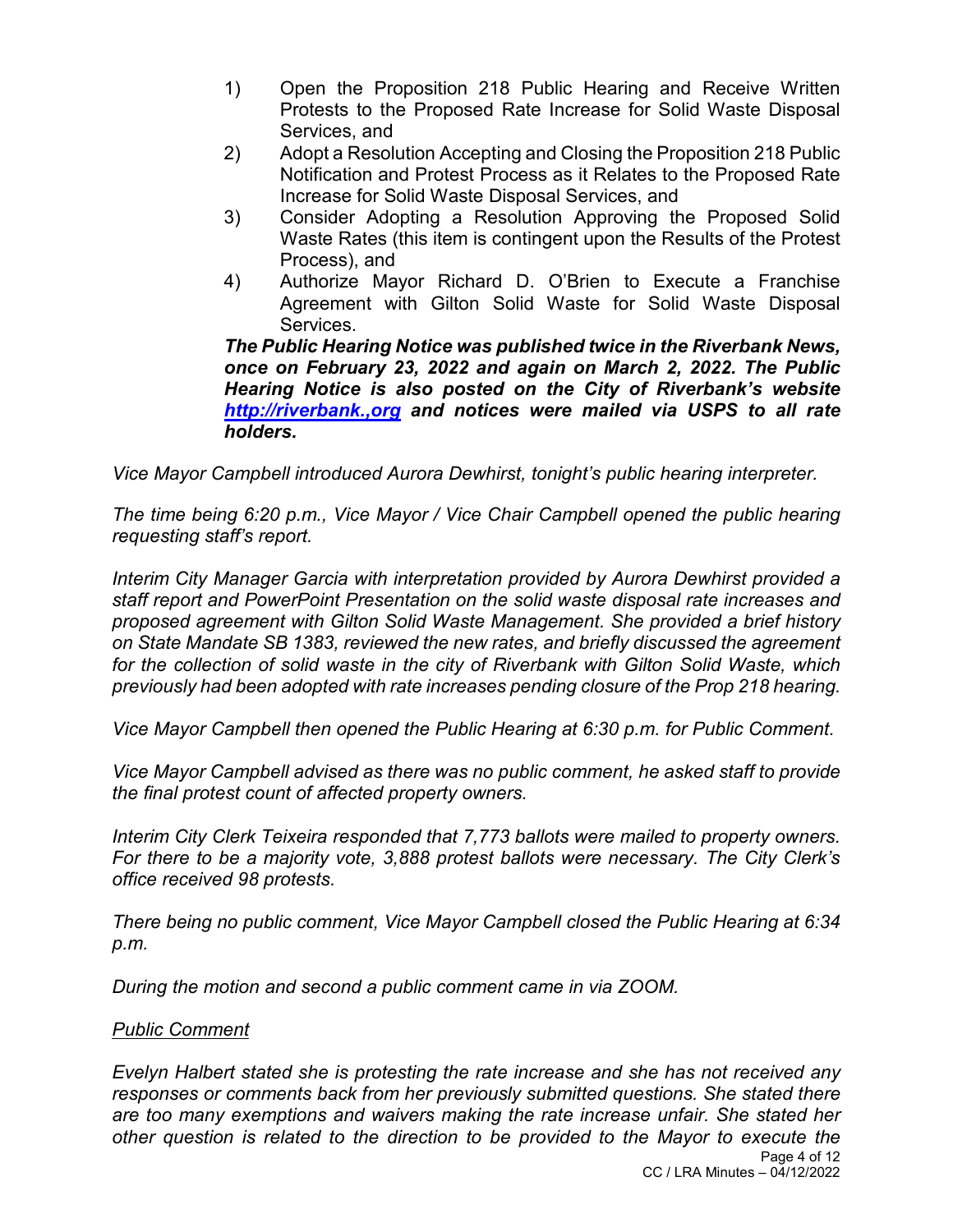*Franchise Agreement with Gilton Solid Waste for Solid Waste Disposal Services; asking how the City Council can approve an agreement that is not contained in the staff report.*

*Interim City Manager Garcia stated in response to Ms. Halbert's question related to the Franchise Agreement; the City Council considered and approved the agreement on September 28, 2021 pending the closure of the Prop 218 hearing.* 

*.ACTION: By motion moved and seconded (Uribe / Hernandez / passed 4-0) to adopt City Council Resolution 2022-032 approving the proposed rate increase for solid waste disposal services. Motion carried by unanimous City Council and LRA Board roll call vote: AYES: Uribe, Hernandez, Barber-Martinez, and Vice Mayor / Vice Chair Campbell NAYS: None / ABSENT: Mayor / Chair O'Brien / ABSTAINED: None* 

*ACTION: By motion moved and seconded (Barber-Martinez / Uribe / passed 4-0) to adopt City Council Resolution 2022-033 approving the Proposed Solid Waste Rates and authorize Mayor Richard D. O'Brien to Execute a Franchise Agreement with Gilton Solid Waste for Solid Waste Disposal Services. Motion carried by unanimous City Council and LRA Board roll call vote: AYES: Barber-Martinez, Uribe, Hernandez, and Vice Mayor / Vice Chair Campbell*

*NAYS: None / ABSENT: Mayor / Chair O'Brien / ABSTAINED: None* 

*Councilmember Barber-Martinez asked Interim City Manager Garcia to clarify for the public that there is a discount program for seniors. Interim City Manager Garcia responded that is correct, the city has a senior discount program which applies to seniors over the age of 65 and those considered permanently disabled. City staff will be making modifications to the senior discount rate to be consistent with the City's water and sewer discount program.* 

**Item 10.2 Adopt a Resolution Authorizing a 13.4% Inflationary Adjustment Increase to the City of Riverbank System Development Fees Based on the Construction Cost Index to be effective May 1, 2022 –** It is recommended that the City Council open the public hearing, accept public testimony and adopt a Resolution Authorizing a 13.4% Inflationary Adjustment Increase to the City of Riverbank System Development Fees Based on the Construction Cost Index to be effective May 1, 2022. *The Public Hearing Notice was published twice in the Riverbank News, once on February 23, 2022, and again on March 2, 2022.*

*The time being 6:40 p.m., Vice Mayor / Vice Chair Campbell opened the public hearing requesting staff's report.*

*Assistant Finance Director Alcantor presented a comprehensive staff report with PowerPoint Presentation recommending the City Council open the public hearing, accept public testimony and adopt a resolution authorizing a 13.4% Inflationary Adjustment*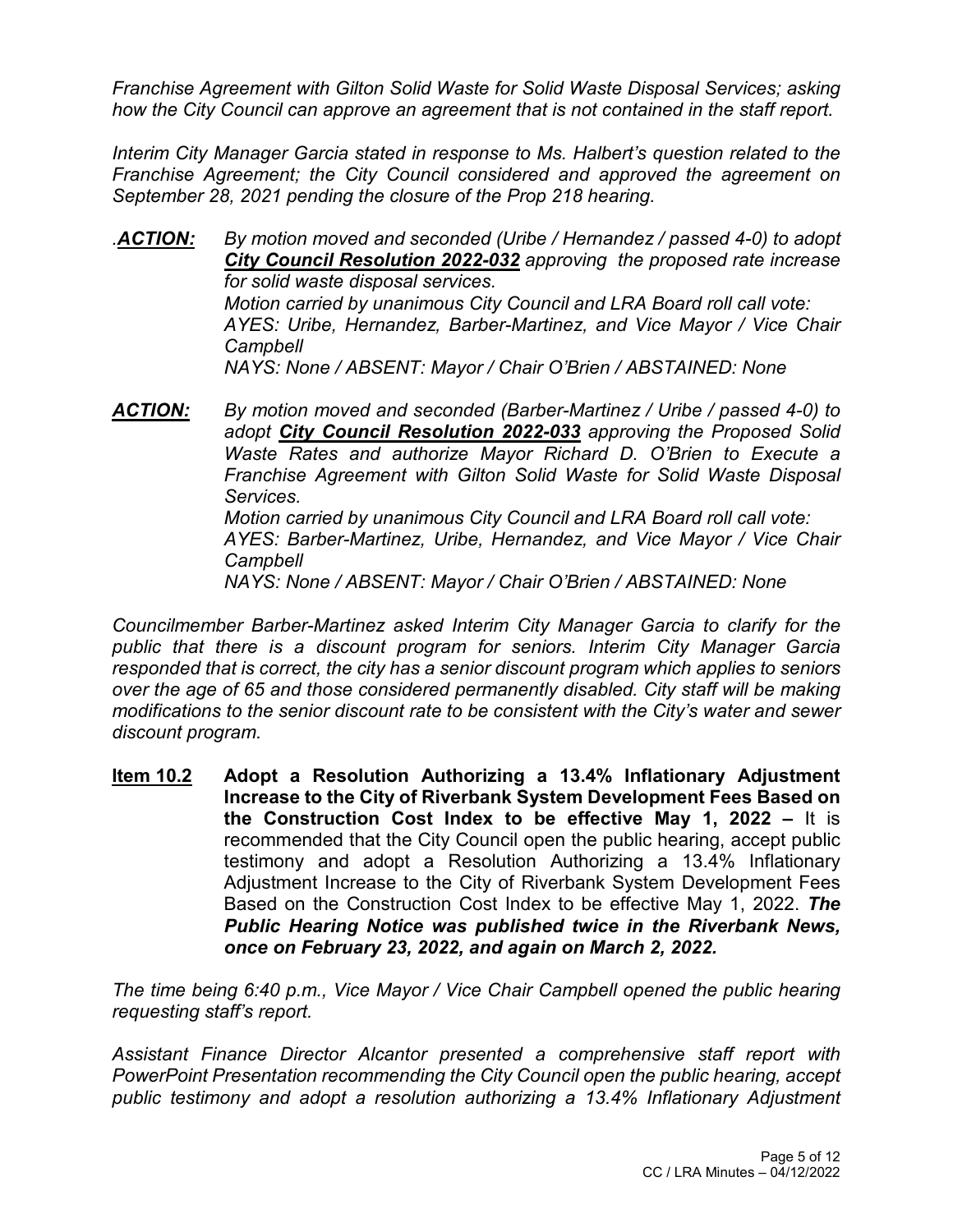*Increase to the City of Riverbank System Development Fees based on the Construction Cost Index to be effective May 1, 2022.*

*There being no public comment or questions by the City Council, Vice Mayor / Vice Chair Campbell closed the public hearing at 6:43 p.m.*

- *ACTION: By motion moved and seconded (Uribe / Barber-Martinez / passed 4-0) to adopt City Council Resolution 2022-034 Authorizing a 13.4% Inflationary Adjustment Increase to the City of Riverbank System Development Fees based on the Construction Cost Index to be effective May 1, 2022.Motion carried by unanimous City Council and LRA Board roll call vote: AYES: Uribe, Hernandez, Barber-Martinez, and Vice Mayor / Vice Chair Campbell NAYS: None / ABSENT: Mayor / Chair O'Brien / ABSTAINED: None*
- **10.2 First Reading by Title Only and Introduction of a Proposed Ordinance Amending Title XV, Land Usage, by repealing in their entirety Sections §153.215 ZONING PERMITS, §153.216 USE PERMITS, §153.217 VARIANCE, §153.218 APPEALS, and §153.219 MOBILE HOME PERMITS, and amending them with new Sections §153.210 through §153.214.**

*The time being 6:45 p.m., Vice Mayor / Vice Chair Campbell opened the public hearing requesting staff's report.*

*Planning and Building Manager Kenney stated the proposed amendments are funded by the City's SB2 Grant, the purpose of which is to streamline housing production; therefore, by amending these sections the Code will provide further clarification to the public and developers as to what the City expects with regard to development submittals as well as how applications will be processed. Planning and Building Manager Kenney then introduced David Niskanen of J.B. Anderson Land Use Planning, stating Mr. Niskanen will be providing tonight's presentation.*

*Mr. Niskanen presented a comprehensive staff report with PowerPoint Presentation on the proposed Ordinance to amend Title XV, Land Usage, by repealing in their entirety Sections §153.215 ZONING PERMITS, §153.216 USE PERMITS, §153.217 VARIANCE, §153.218 APPEALS, and §153.219 MOBILE HOME PERMITS, and amending them with new sections §153.210 through §153.214. He concluded staff's report recommending the City Council conduct the public hearing and approve the proposed ordinance for its adoption at the next regular City Council meeting on April 26, 2022.* 

*The City Council discussed the benefits of the proposed ordinance with staff.*

*The time being 6:56 p.m., Vice Mayor / Vice Chair Campbell opened the public hearing and asked for public comments.* 

*There being no public comment nor further Council discussion, Vice Mayor / Vice Chair Campbell closed the public hearing at 6:57 p.m.*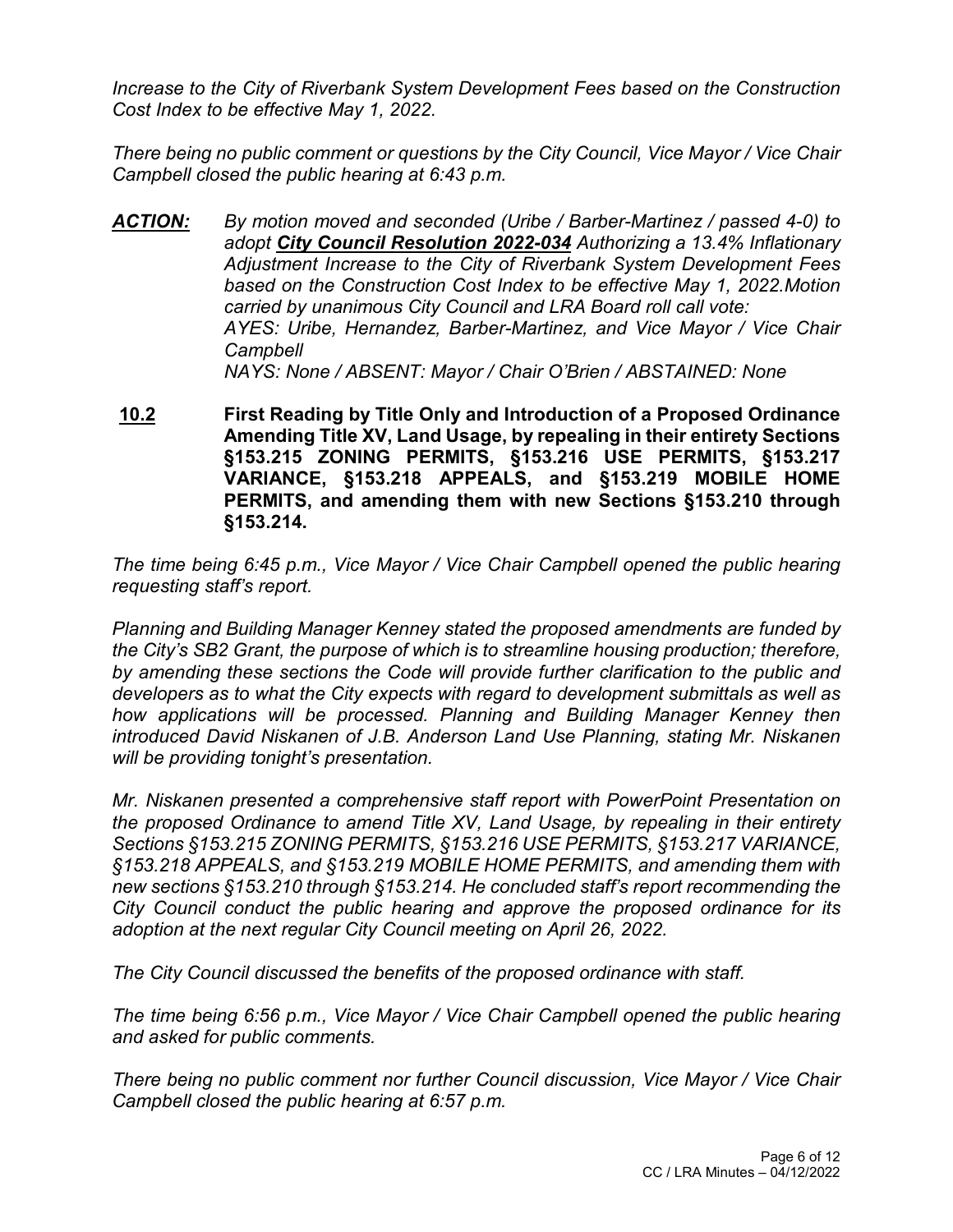*ACTION: By motion moved and seconded (Barber-Martinez / Hernandez / passed 4- 0) to approve the first reading and introduction of the proposed Ordinance [No. 2022-002] to amend Title XV, Land Usage, by repealing in their entirety Sections §153.215 ZONING PERMITS, §153.216 USE PERMITS, §153.217 VARIANCE, §153.218 APPEALS, and §153.219 MOBILE HOME PERMITS, and amending them with new sections §153.210 through §153.214 and to initiate a second reading by title and consider its adoption on April 26, 2022, as presented. Motion carried by unanimous City Council roll call vote.* 

*AYES: Barber-Martinez, Hernandez, Uribe, and Vice Mayor / Vice Chair Campbell*

*NAYS: None / ABSENT: Mayor / Chair O'Brien / ABSTAINED: None*

#### **11. NEW BUSINESS**

**Item 11.1 Adopt a Resolution of Concurrence and Support for the Approval of the Fiscal Year 2022-2023 Annual Action Plan (AAP) –** It is recommended that the City Council open the Community Meeting, accept Public Comment, and consider adopting a Resolution of Concurrence and support for the approval of the Fiscal Year 2022-2023 Annual Action Plan (AAP).

*Housing Specialist Ibanez presented a comprehensive staff report with PowerPoint Presentation recommending that the City Council accept public comment and consider adopting the Resolution of Concurrence and support for the approval of the Fiscal Year 2022-2023 Annual Action Plan (AAP) contained in staff's report.*

*There being no public comment Vice Mayor / Vice Chair Campbell brought the item back to the City Council.*

*Councilmember Uribe commented, although it is different funding, it is nice to see that the renovations have begun at Castlewood Park noting that the improvements are much needed particularly the ADA access on the west side of the park. Councilmember Uribe concluded his remarks asking Housing Specialist Ibanez to keep the Council in the loop particularly should she need their assistance in moving projects along with the County.*

- *ACTION: By motion moved and seconded (Hernandez / Uribe / passed 4-0) to adopt City Council Resolution 2022-035 Resolution of Concurrence and support for the approval of the Fiscal Year 2022-2023 Annual Action Plan (AAP). Motion carried by unanimous City Council roll call vote. AYES: Hernandez, Uribe, Barber-Martinez, and Vice Mayor / Vice Chair Campbell NAYS: None / ABSENT: Mayor / Chair O'Brien / ABSTAINED: None*
- **Item 11.2 Adopt a Resolution Approving the Appointment of Marisela H. Garcia as the City Manager and Approving the Related Employment Agreement –** It is recommended that the City Council approve the appointment of Marisela H. Garcia as the City Manager and approve the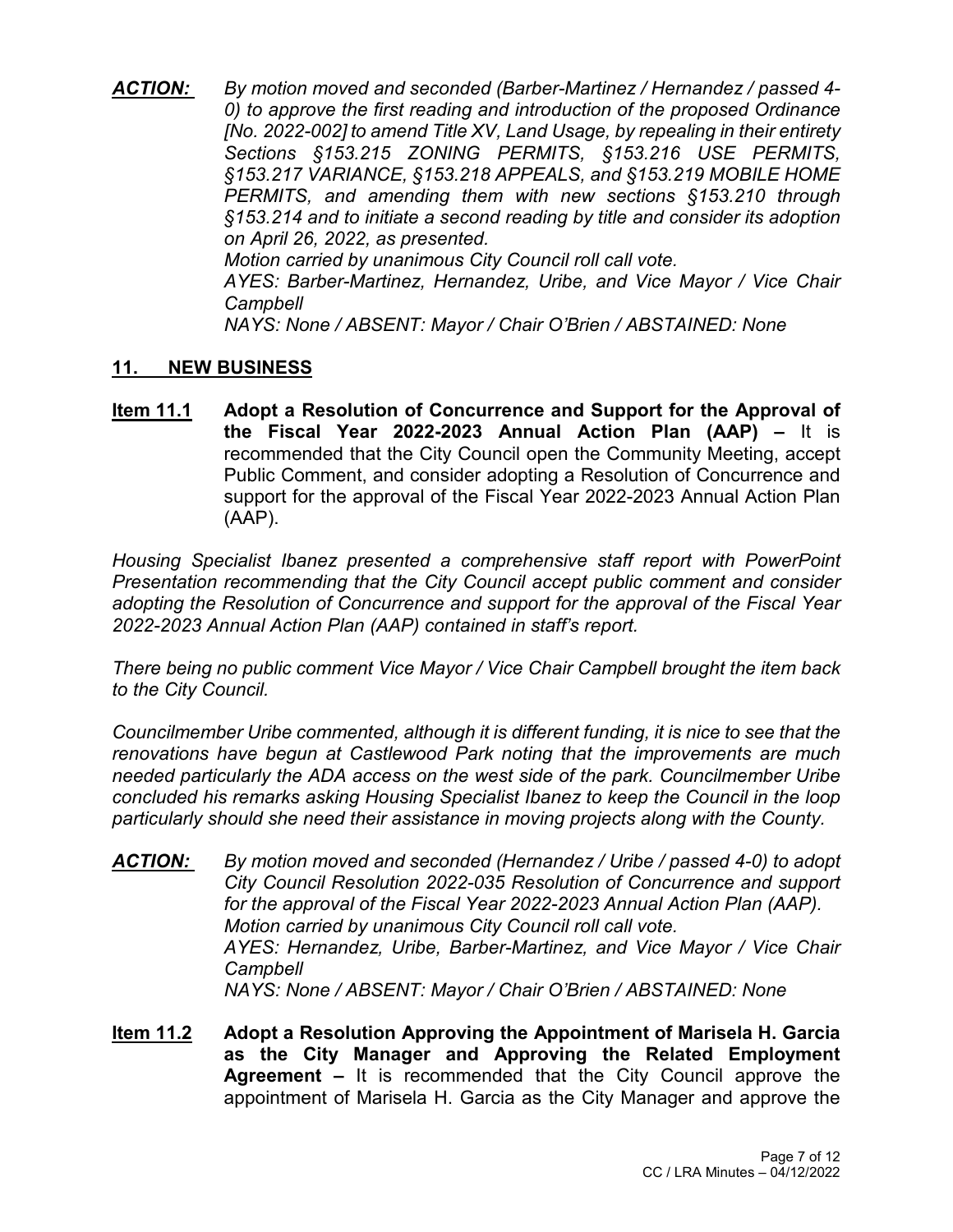Employment Agreement between the City of Riverbank and Marisela H. Garcia.

Interim City Manager Garcia left the podium and Council Chamber due to a conflict of *interest with Item 11.2.*

*City Attorney Hallinan presented the staff report advising at the direction of the City Council, the City Attorney's office prepared a standard form contract consisting of a 4 year term with subsequent one-year renewals. He concluded his staff report recommending the City Council approve the appointment of Marisela H. Garcia as the City Manager and approve the Employment Agreement between the City of Riverbank and Marisela H. Garcia.* 

*There being no public comment Vice Mayor / Vice Chair Campbell brought the item back to the City Council.*

*The Vice Mayor and City Councilmembers stated the qualities of Interim City Manager Garcia that make her the perfect choice for the position of City Manager.*

*ACTION: By motion moved and seconded (Uribe / Hernandez / passed 4-0) to adopt City Council Resolution 2022-036 the appointment of Marisela H. Garcia as the City Manager and approve the Employment Agreement between the City of Riverbank and Marisela H. Garcia. AYES: Uribe, Hernandez, Barber-Martinez, and Vice Mayor / Vice Chair Campbell NAYS: None / ABSENT: Mayor / Chair O'Brien / ABSTAINED: None*

*City Manager Garcia returned to the Council Chamber and addressed the audience and City Council from the podium stating she is pleased and honored to serve a City Council that is cohesive and provides staff with the needed guidance to bring the city in to the next phase of growth. She concluded her remarks stating her appreciation to the City Council for the support they provide as well as the support from staff.* 

**Item 11.3 Adopt a Resolution to Award and Authorize the City Manager to Enter into Professional Service Agreements for Retainer On-Call Services for Building Inspection and Plan Checking Services for the City of Riverbank to West Coast Code Consultants, Inc. (WC-3), CSG Consultants, Inc., 4Leaf, Inc., and Bureau Veritas –** It is recommended the City Council adopt a resolution to award and authorize the City Manager to enter into a contract with each of these firms to perform on-call building inspection and plan checking services for the City of Riverbank. In addition, the Resolution authorizes the City to negotiate separate contracts with these firms as needed for specific development projects.

*Planning and Building Manager Kenney presented a comprehensive staff report with PowerPoint Presentation recommending the City Council adopt the resolution contained in staff's report to award and authorize the City Manager to enter into a contract with each of the listed firms to perform on-call building inspection and plan checking services for the*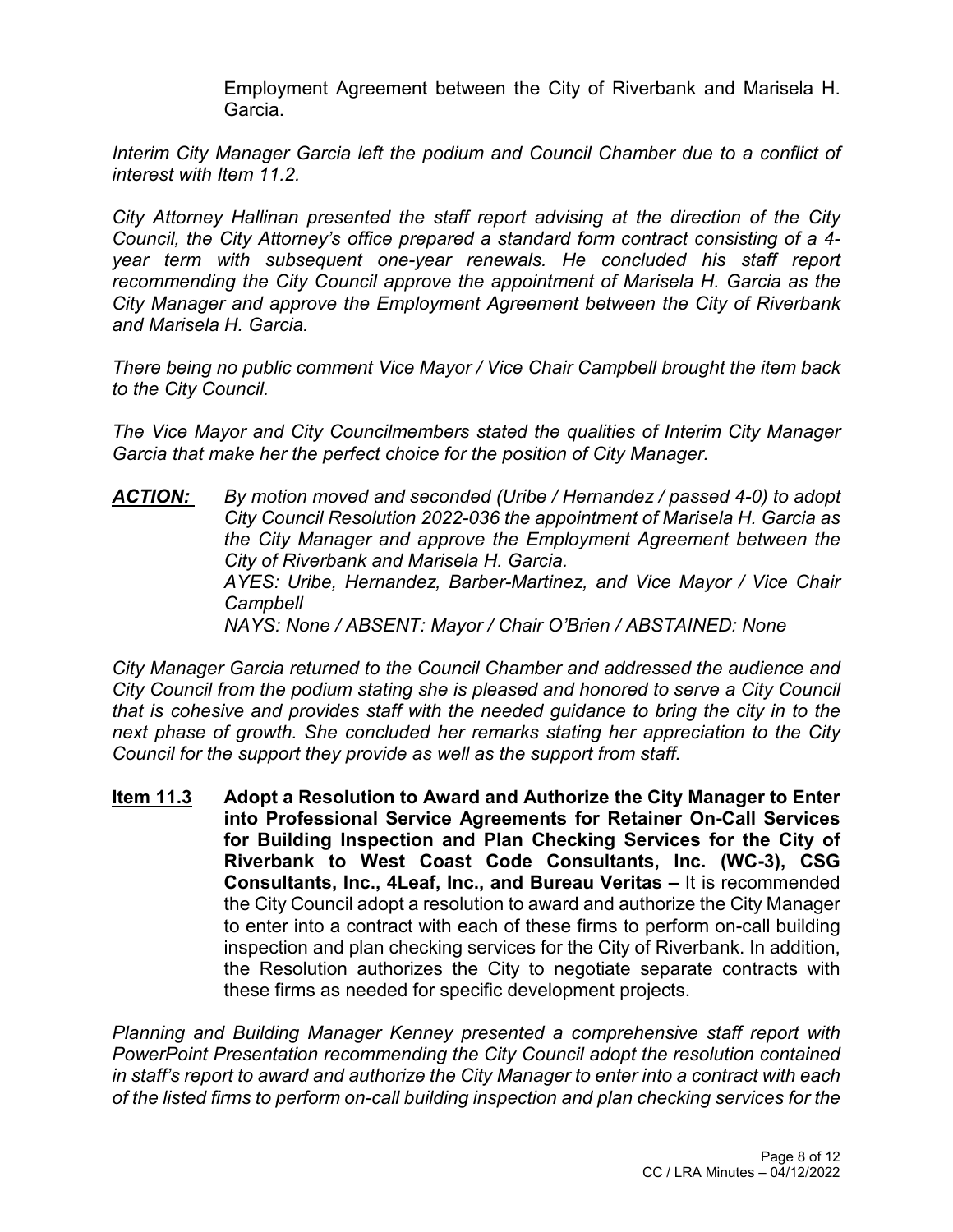*City of Riverbank. In addition, the Resolution authorizes the City to negotiate separate contracts with these firms as needed for specific development projects.*

*City Manager Garcia clarified with the City Council when it comes to the day-to-day inspections staff hopes this will be an interim solution for Riverbank; that through the budget process staff will be presenting to the City Council in June staff hopes to be able to fund an additional building inspector position within the City to supplement the current building inspector.*

*Councilmember Barber-Martinez asked if the rates quoted by these firms are comparable or were each of their quotes based on an area of expertise. Planning and Building Manager Kenney explained that each firm will receive 3% of the value of their project.*

*There being no public comment Vice Mayor / Vice Chair Campbell brought the item back to the City Council.*

- *ACTION: By motion moved and seconded (Barber-Martinez / Campbell / passed 4-0) to adopt City Council Resolution 2022-037 to award and authorize the City Manager to enter into Professional Service Agreements for Retainer On-Call Services for Building Inspection and Plan Checking Services for the City of Riverbank to West Coast Code Consultants, Inc. (WC-3), CSG Consultants, Inc., 4Leaf, Inc., and Bureau Veritas. AYES: Barber-Martinez, Uribe, Hernandez, and Vice Mayor / Vice Chair Campbell NAYS: None / ABSENT: Mayor / Chair O'Brien / ABSTAINED:*
- **Item 11.4 Adopt a Resolution Authorizing the Execution of a Performance Agreement between the City of Riverbank and Simply Divine Events, LLC in conjunction with Simply Divine Foundation (501c3) for the Coordination of the 2022 Cheese & Wine Festival –** It is recommended the City Council adopt a resolution authorizing the City Manager to execute a Performance Agreement between the City of Riverbank and Simply Divine Events, LLC in conjunction with Simply Divine Foundation (501c3) for the Coordination of the 2022 Cheese & Wine Festival.

*Parks and Recreation Director Fitzpatrick presented a comprehensive staff report with PowerPoint Presentation recommending the City Council adopt the resolution contained in staff's report authorizing the City Manager to execute a Performance Agreement between the City of Riverbank and Simply Divine Events, LLC in conjunction with Simply Divine Foundation (501c3) for the coordination of the 2022 Cheese & Wine Festival.*

*Parks and Recreation Director Fitzpatrick responded to questions raised by the City Council.*

*There being no public comment Vice Mayor / Vice Chair Campbell brought the item back to the City Council.*

*ACTION: By motion moved and seconded (Uribe / Barber-Martinez / passed 4-0) to adopt City Council Resolution 2022-038 authorizing the City Manager to*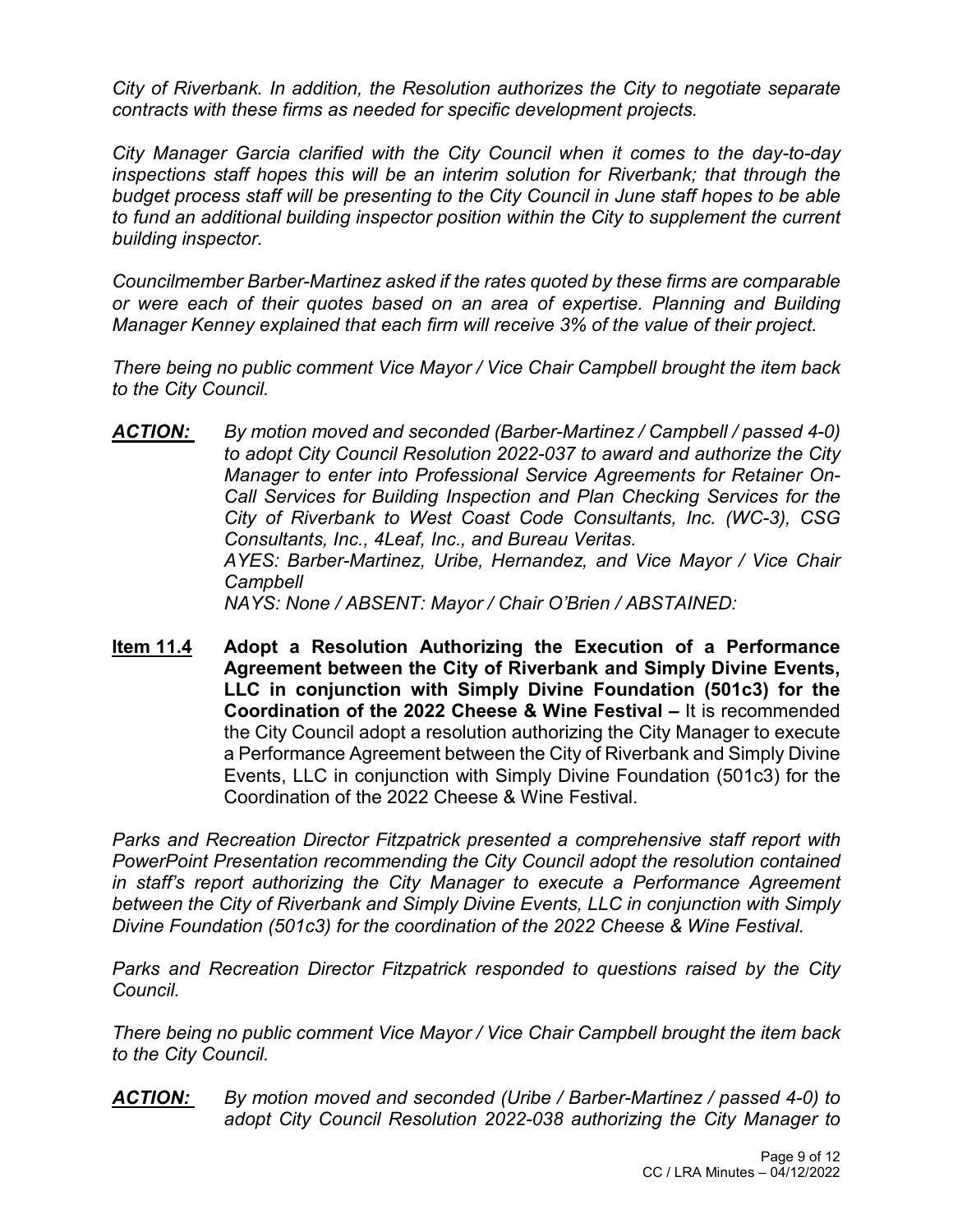*execute a Performance Agreement between the City of Riverbank and Simply Divine Events, LLC in conjunction with Simply Divine Foundation (501c3) for the Coordination of the 2022 Cheese & Wine Festival. AYES: Uribe, Barber-Martinez, Hernandez, and Vice Mayor / Vice Chair Campbell NAYS: None / ABSENT: Mayor / Chair O'Brien / ABSTAINED: None*

**Item 11.5 Adopt a Resolution Authorizing the Mayor to Execute a Lease with Simply Divine Events, LLC for the Area Associated with the Riverbank Cheese and Wine Festival -** It is recommended the City Council adopt a resolution authorizing the Mayor to Execute a Lease with Simply Divine Events, LLC for the Area Associated with the Riverbank Cheese and Wine Festival.

*Parks and Recreation Director Fitzpatrick presented a comprehensive staff report with PowerPoint Presentation recommending the City Council adopt the resolution contained in staff's report to authorizing the Mayor to Execute a Lease with Simply Divine Events, LLC for the Area Associated with the Riverbank Cheese and Wine Festival.*

*Parks and Recreation Director Fitzpatrick responded to questions raised by the City Council.*

*There being no public comment Vice Mayor / Vice Chair Campbell brought the item back to the City Council.*

**ACTION:** By motion moved and seconded (Barber-Martinez / Uribe / passed 4-0) to adopt City Council Resolution 2022-039 authorizing the Mayor to Execute a Lease with Simply Divine Events, LLC for the Area Associated with the Riverbank Cheese and Wine Festival. AYES: Barber-Martinez. Uribe, Hernandez, and Vice Mayor / Vice Chair **Campbell** 

NAYS: None / ABSENT: Mayor / Chair O'Brien / ABSTAINED:

#### **12. COMMENTS/REPORTS**

*A brief report on notable attendance of a meeting or conference or other notable topics of City business shall be made. The Brown Act does not allow for discussion or action of items by the City Council/LRA Board during this time.* 

#### **Item 12.1** Staff

*City Manager Garcia invited all residents of Riverbank to the Centennial Founders Day Carnival scheduled for April 30, 2022 at the Community Center from 12:00 to 5:00 p.m.; this event is free to all residents.* 

*Planning and Building Manager Kenney shared that YAFT (Young Adults Fighting Tobacco) and YAAB (Young Adults Advisory Board), the Sierra Club and Stanislaus Climate Action Now will assemble at the community center park on Saturday, May 14, 2022, at 9:30 a.m. to pick up cigarette butts and trash in the surrounding streets from 10:00 a.m. to 2:00 p.m. There will be approximately 30 youths involved in this event who*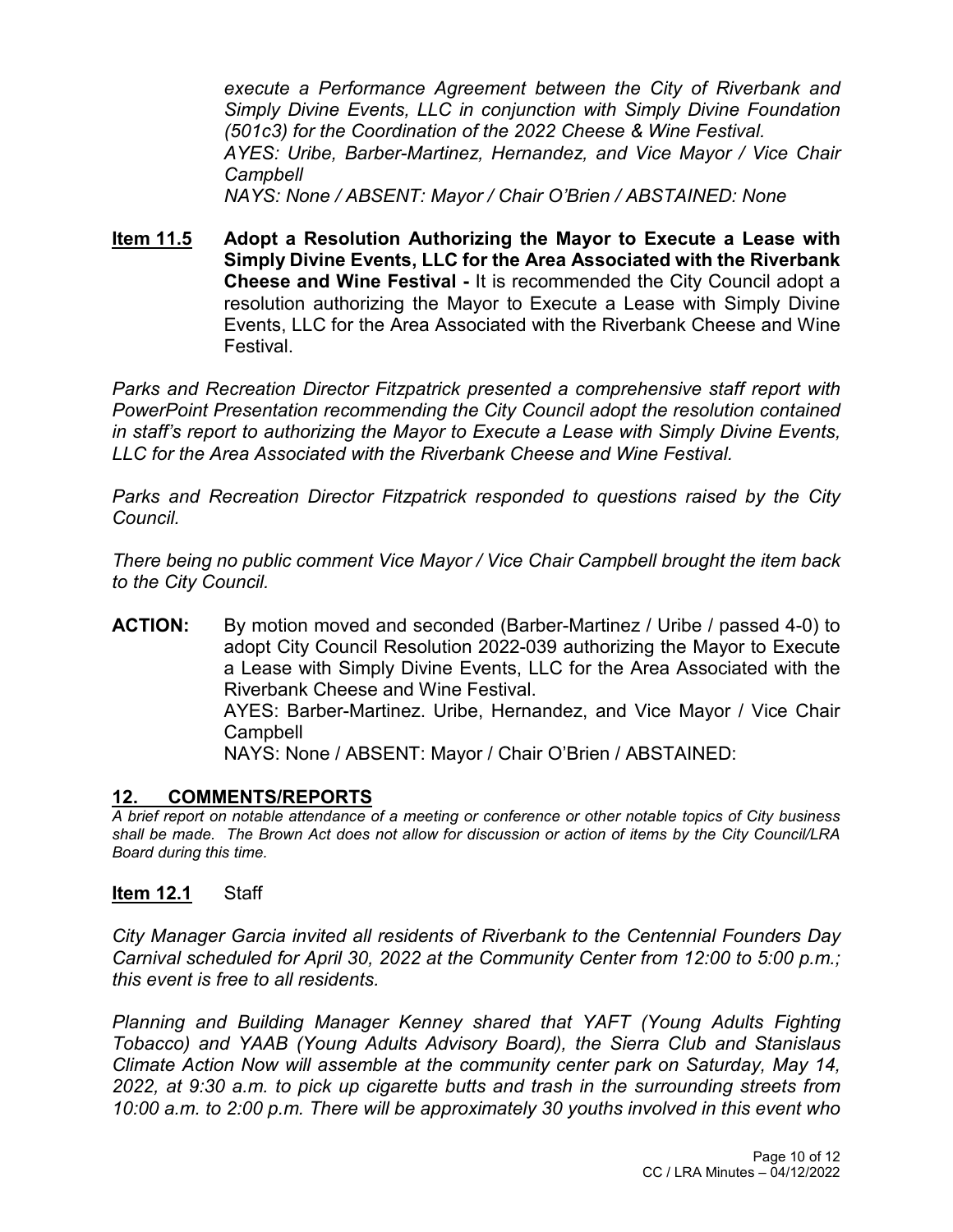*would like at least one councilmember to come out for a photo and to say a couple of words before they begin.*

*Public Works Director Riddell provide an update on the Roselle Force Main advising issues between the developer and contractor have been resolved; this project is anticipated for completion by mid-May.*

*Public Works Director Riddell also provided an update on the Public Works Building noting it is anticipated that the building should be in and occupied by the end of July or the beginning of August.*

# **Item 12.2** Council/Authority Member

*Councilmember Uribe reported on the following:*

- *He had received an update that the paperwork for the modular home to be used by the homeless for laundry service at Sierra Home is in review and has been for the last two months. The City will be formally reaching out to the Board of Supervisors to ask for their assistance and provide an update to see what the delay is with the hope to move forward.*
- *He will be attending the City of Modesto's State of the City in support of Mayor Zwahlen. For those interested in attending Modesto's State of the City Address will be held at the Modesto Centre Plaza doors open at 11:30 a.m. with the event beginning at 12:15 p.m.*
- *The Glow Egg Hunt for ages 13 to 17 years of age will be held at Castleberg Park from 8:00 to 9:00 p.m. on Saturday, April 16.*

*Councilmember Hernandez reported on the following:*

- *Although LOVE Riverbank is not happening this year. They are moving forward*  with some of the work involved to implement sustainable planning for funding *development and marketing into the next year.*
- *There will be a Stanislaus 2030 community meeting for Riverbank; date and time to be determined.*

*Councilmember Barber-Martinez reported on the following:*

- *A Stanislaus Homeless Alliance meeting will be held tomorrow, April 13 at 1010 Tenth Street at 5:30 p.m. and is open to the public.*
- *A reminder that although the recent rain has been a welcome sight there is still significant fire hazards so she cautioned everyone to be conscious of the damage a spark can cause.*
- *Thanked her fellow councilmembers for filling in for her during in her absence.*

*Vice Mayor Campbell encouraged everyone to be active participants in local nonprofits throughout the City noting their invaluable contributions to the community stating memberships are faltering with no new volunteers.*

# **Item 12.3** Mayor/Chair

*No comments*.